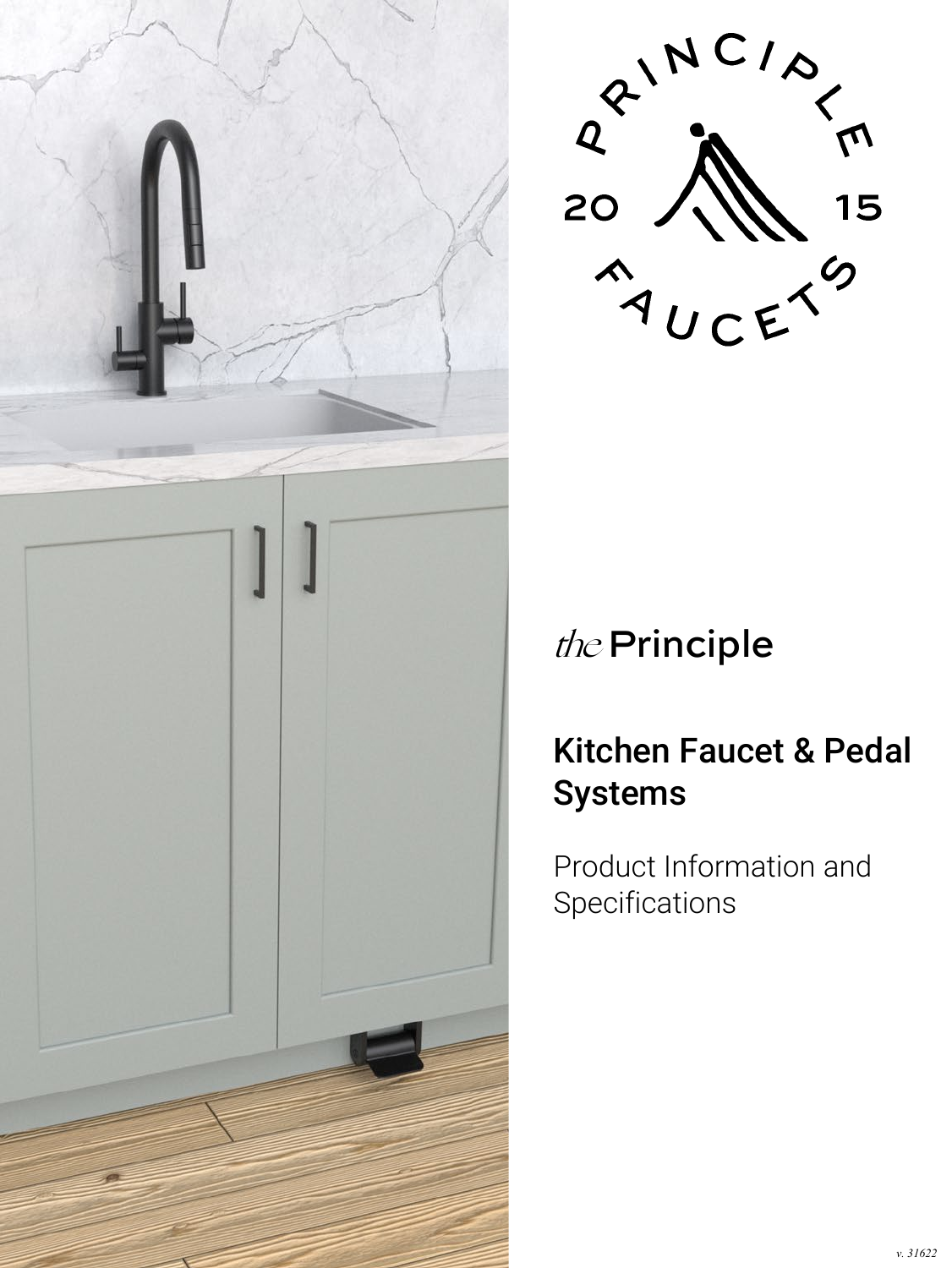### the PRINCIPLE Kitchen Faucet & Pedal System

Product Name: Konrad Product Number: PF1040001



With clean lines and a sleek modern feel, the **Konrad** can transition into nearly any kitchen aesthetic. Use the traditional hand lever or the foot pedal at any moment. Enjoy a truly hands-free experience at the faucet while staying cleaner, working faster, and minimizing water waste.

**Includes:** Kitchen Faucet, Foot Pedal, Control Box

#### **Features**

- Intuitive foot pedal controls to start, stop, and change flow rate of water.
- Temperature control for the foot pedal water flow conveniently located on the faucet.
- *Tap2Flow c*ommand: Tap the pedal once and the water will flow continuously, without needing pressure applied to the pedal (ex: walk away from the sink for a few moments while you fill your pasta pot). Tap again to stop the water, or a 2-minute timer will shut off the water automatically.
- Traditional single-lever handle to turn on/off, adjust flow and temperature… the old-fashioned way .
- Pull-down sprayhead with dual function (cleaning spray and aerated stream for pot filling).
- Nylon-braided hose with 360° swivel joint, making the sprayhead quiet and comfortable to use.
- High-arch spout with 180° rotation provides clearance while cleaning or filling a pot.
- All supply hoses included for a typical installation.
- Superior brass faucet construction.
- Ceramic disc valves in faucet and control box for exceptional durability and performance.
- Conveniently plugs into a standard 120V outlet (no batteries to waste or replace).

### **Resources**

Installation Video [Part 1 Faucet](https://youtu.be/pwrje4J21hI) / [Part 2 Engine Box](https://youtu.be/j0m1AgH3e_w) / [Part 3 Foot Pedal](https://youtu.be/jYOCb3harOo) Installation Manual PDF – [1040001xx\\_2.1.1.4](https://f4e0a754-7af9-4683-9d6e-272832821de8.usrfiles.com/ugd/f4e0a7_24f42598295e4cf9a621047163329b6c.pdf)

#### **Our Warranty**

**Finishes:**

Principle Faucets offers a 6-month, risk-free return policy. We also guarantee all parts will be free of manufacturers defects for the lifetime of the product. For the full warranty details go to www.principlefaucets.com/warranty.





Chrome **Brushed Nickel** Matte Black



Principle Faucets Co. reserves the rights to make revisions without notice to product specifications. For the most current Specification Sheet, go to www.principlefaucets.com.